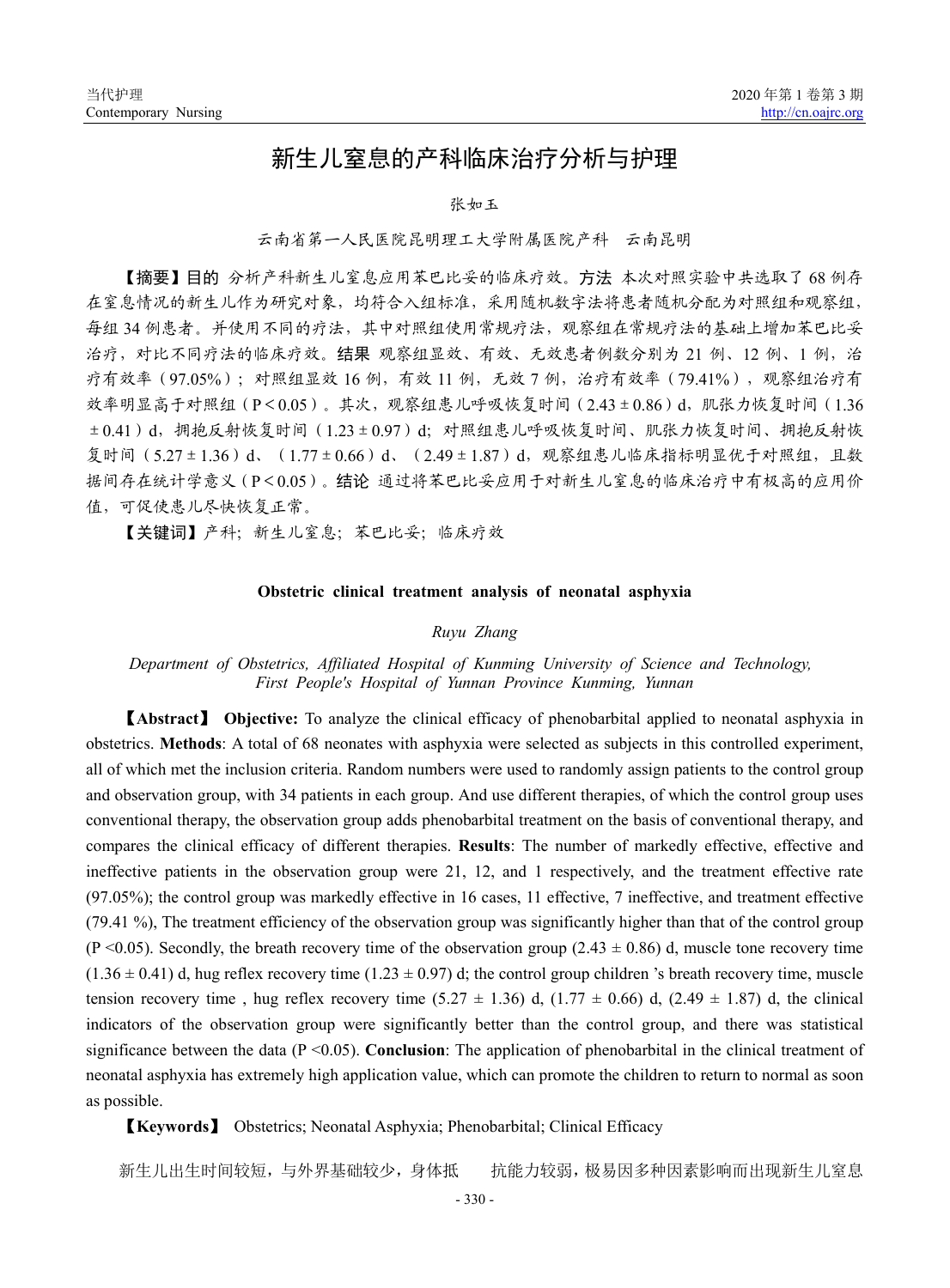情况。一般,新生儿在无刺激的情况下便会自然哭闹, 但在窒息的影响下,患儿并不会自然哭闹,仅会在受 到刺激时才会出现哭闹情况,同时会伴随有哭闹物 力、皮肤青紫等情况,若未能够及时治疗便会影响患 儿的身体健康甚至是构成生命危险[1]。临床上对于新 生儿窒息多采用保暖、吸氧等常规治疗,但据实际应 用情况来看,常规疗法仅能够暂时缓解患儿呼吸困 难,并不能有效提高临床疗效。苯巴比妥是产科常用 药物,对新生儿窒息的临床治疗效果更佳,更具针对 性,在对患儿实施常规治疗时,增加对苯巴比妥的应 用可在保障安全性的同时进一步提高疗效。本次对照 实验详细分析了新生儿窒息应用苯巴比妥的临床疗 效,具体如下:

# 1 资料与方法

1.1 一般资料

组内共选取了 68 例研究对象,均被临床诊断确 诊为新生儿窒息,其中轻度、中度、重度窒息例数分 别为 41 例、15 例、12 例, 为我院产科于 2019 年 5 月至 2020 年 1 月收治,入组前,家属已同意,并已 在同意书中签字,且新生儿除窒息外,无其他异常情 况,符合入组标准。入组后根据临床治疗方法的不同 被随机分配为了使用常规疗法的对照组和使用苯巴 比妥的观察组,每组 34 例患儿。对照组男性患儿 19 例, 女性患儿 15 例, 平均胎龄 (38.17±2.17) 周; 观察组男性、女性患儿例数分别为 23 例、11 例, 平 均胎龄(37.29±2.31)周。对比来看,两组患儿的一 般资料无较大差异(P>0.05), 具有可比性。

1.2 方法

将常规疗法应用于对照组,在详细了解患儿病症 情况后有针对性的实施吸氧治疗、保暖治疗、预防治 疗等,并密切关注患儿呼吸改善情况[2]。

观察组在常规疗法的基础上增加苯巴比妥治疗。 选择国药准字号为 H12020381, 生产厂家为天津金耀 药业有限公司的苯巴比妥,根据 15~20mg/kg 的标准 给药,给药方式选择静脉滴注,连续治疗 3~5d<sup>[3]</sup>。

1.3 观察指标

本次实验的观察指标以治疗有效率、以及呼吸恢 复时间、肌张力恢复时间、拥抱反射恢复时间等临床 指标为准。

1.4 统计学处理

将 SPSS21.0 作为统计学处理工具, 以 $(x \pm s)$ 表示计量资料,若数据间差异较大且存在统计学意 义,表示为(P<0.05)。

```
2 结果
```
2.1 治疗有效率对比

观察组显效、有效、无效患者例数分别为 21 例、 12 例、1 例,治疗有效率(97.05%);对照组显效 16 例,有效 11 例,无效 7 例,治疗有效率(79.41%), 观察组治疗有效率明显高于对照组, (P<0.05)。

2.2

表 1 两组患儿临床指标对比

| 组别  | n  | 呼吸恢复<br>时间 (d) | 肌张力恢复<br>时间 (d) | 拥抱反射<br>时间 (d)  |
|-----|----|----------------|-----------------|-----------------|
| 观察组 | 34 | $2.43 + 0.86$  | $1.36 + 0.41$   | $1.23 + 0.97$   |
| 对照组 | 34 | $5.27 + 1.36$  | $1.77 + 0.66$   | $2.49 \pm 1.87$ |
| t   |    | 12.465         | 3.847           | 4.264           |
| P 值 |    | < 0.05         | < 0.05          | < 0.05          |

观察组患儿呼吸恢复时间、肌张力恢复时间、拥 抱反射恢复时间等临床指标明显优于对照组,且数据 间存在统计学意义(P<0.05)。

## 3 讨论

新生儿窒息是新生儿临床常见病症,会较大程度 的危及新生儿身体健康及生命安全,主要引发原因较 多,主要表现为出生后无哭啼情况,且无法自主呼吸, 同时会伴随有皮肤颜色青紫情况[4]。据相关调查来 看,导致新生儿窒息的影响因素主要为低氧血症、高 碳酸血症、酸中毒等,同时根据其病症情况的不同可 分为轻度窒息、中度窒息及重度窒息,其中重度窒息 会极大的影响患儿生命安全[5]。

当前新生儿在娩出后,医务人员会密切关注其生 命体征变化情况, 若在 1min 内无正常哭闹反应, 便 有依据怀疑为窒息,可根据其实际情况选择治疗方 法,一般多包括呼吸道清理、建立呼吸、恢复循环以 及药物治疗。首先,大多数患儿在娩出过程中可能会 吸入羊水,同时因羊水比较浑浊,便会阻碍呼吸道通 畅性,影响患儿正常呼吸循环建立,因此首先应检查 呼吸道是否通畅,一旦发现羊水或黏液堵塞,应尽快 采取清理措施<sup>[6]</sup>。其次,建立呼吸。若新生儿 1min 内未能够建立自主呼吸循环,应由人工协助,一般常 用触觉刺激,由护理人员对新生儿足底进行拍打刺 激;同时还可采用正压通气,协助新生儿尽快恢复正 常呼吸。再次,新生儿窒息也可采用一系列恢复循环 措施,如胸外心脏按压,因患儿身体发育不足,应将